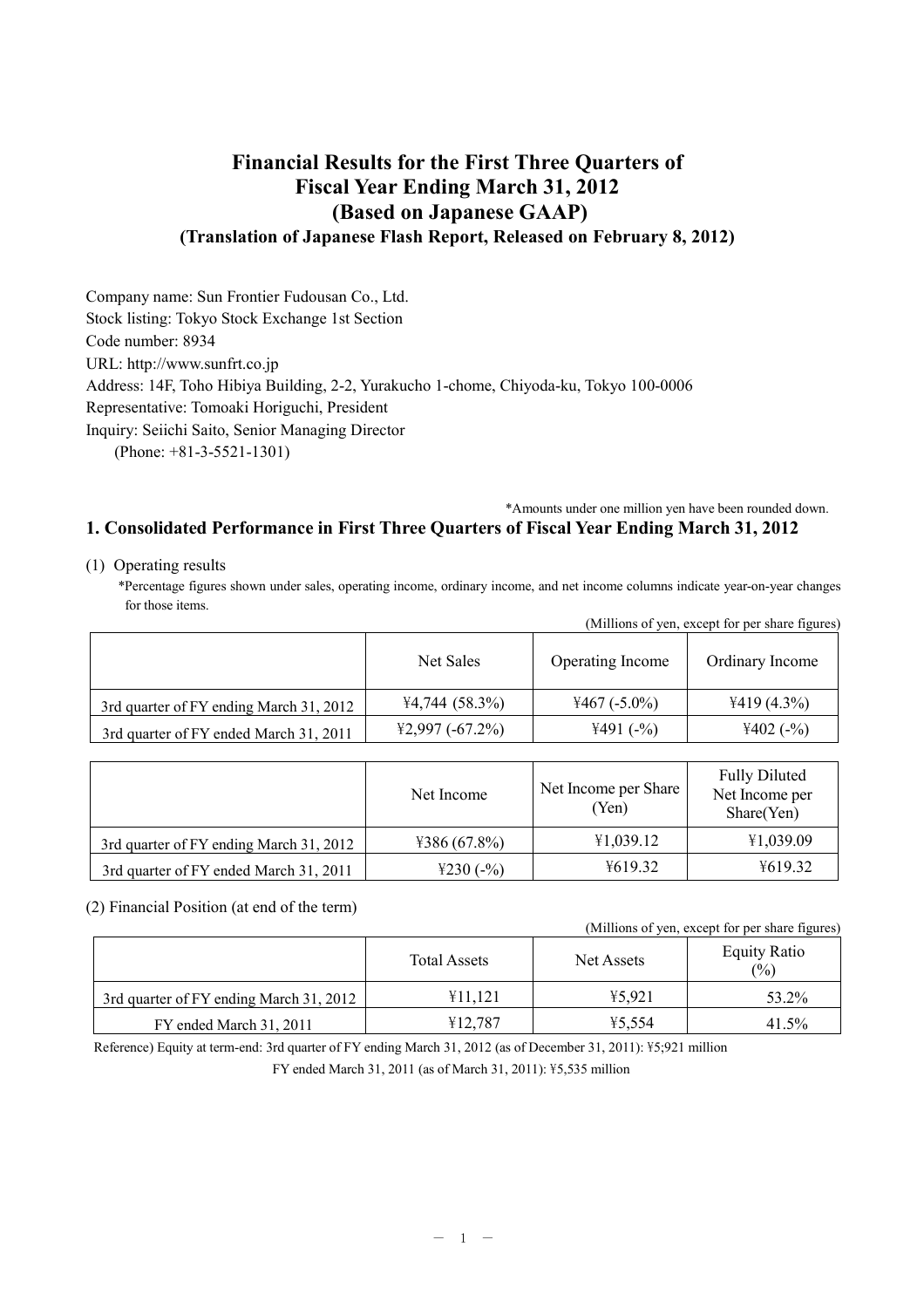# **2. Cash Dividends**

|                                           |                          |                    | Cash Dividends per Share |          |              |
|-------------------------------------------|--------------------------|--------------------|--------------------------|----------|--------------|
|                                           | 1st quarter period       | 2nd quarter period | 3rd quarter period       | Year end | Annual total |
| FY ended March 31, 2011                   | -                        | 40.00              | $\overline{\phantom{0}}$ | 40.00    | 40.00        |
| FY ending March 31, 2012                  | $\overline{\phantom{0}}$ | 40.00              | $\overline{\phantom{0}}$ |          |              |
| FY ending March 31, 2012<br>(Projections) |                          |                    |                          | ¥350.00  | ¥350.00      |

Note: There were revisions to forecast dividends during the quarter.

# **3. Projections for Consolidated Performance in the Fiscal Year Ending March 31, 2012**

**(From April 1, 2011 to March 31, 2012)** \*Percentage figures are indicated year-on year changes for those items.

|                             |                  |                  |                 |                | (Millions of yen, except for per share figures) |
|-----------------------------|------------------|------------------|-----------------|----------------|-------------------------------------------------|
|                             | Net Sales        | Operating Income | Ordinary Income | Net Income     | Net Income per Share<br>Yen)                    |
| FY ending March 31,<br>2012 | $46,300(46.9\%)$ | $4500 (-24.5%)$  | $4440(-18.8\%)$ | $4400(10.1\%)$ | ¥1,076.73                                       |

Note: There were no revisions to consolidated earnings forecasts.

## **4. Other**

(1) Significant changes in scope of consolidation during the period (change of specified subsidiaries that lead to a change in the scope of consolidation): None

New Companies: -- Company (Company Name)

Excluded Companies: -- Company (Company Name)

- (2) Application of accounting methods which are exceptional for quarterly consolidated financial statement: None
- (3) Changes in accounting policies, accounting estimates and restatement of corrections

1) Changes caused by revision of accounting standards: None

2) Changes other than those included in 1): None

3) Changes in accounting estimates: None

- 4) Restatement of corrections: None
- (4) Number of shares issued and outstanding (common shares)
	- 1) Number of shares issued and outstanding at the end of the period (including treasury stock):

December 2011: 371,495 shares March 2011: 371,495 shares

2) Number of treasury stock at the end of period:

December  $2011: -$  shares March  $2011: -$  shares

3) Weighted average number of shares for the first quarter period (April 1 – December 31):

December 2011: 371,495 shares December 2010: 371,495 shares

※Disclosure concerning status of implementation of quarterly review procedure

This quarterly financial results report is exempt from the quarterly review procedure based on the Financial Instruments and Exchange Law. At the time of disclosure of this quarterly financial results report, such review procedure for quarterly reports based on the Financial Instruments and Exchange Law had been under development.

### ※Appropriate use of projections for performance, other notes

The projections for performance in this report contain forward-looking statements based on information available to the Company at the date of publication, and on certain set assumptions that have been deemed reasonable. Actual earnings may vary greatly in accordance with a wide range of factors. Refer to Item 3, "Qualitative information on consolidated earnings forecasts" under "Qualitative information/financial statements" on page 5.

(Yen)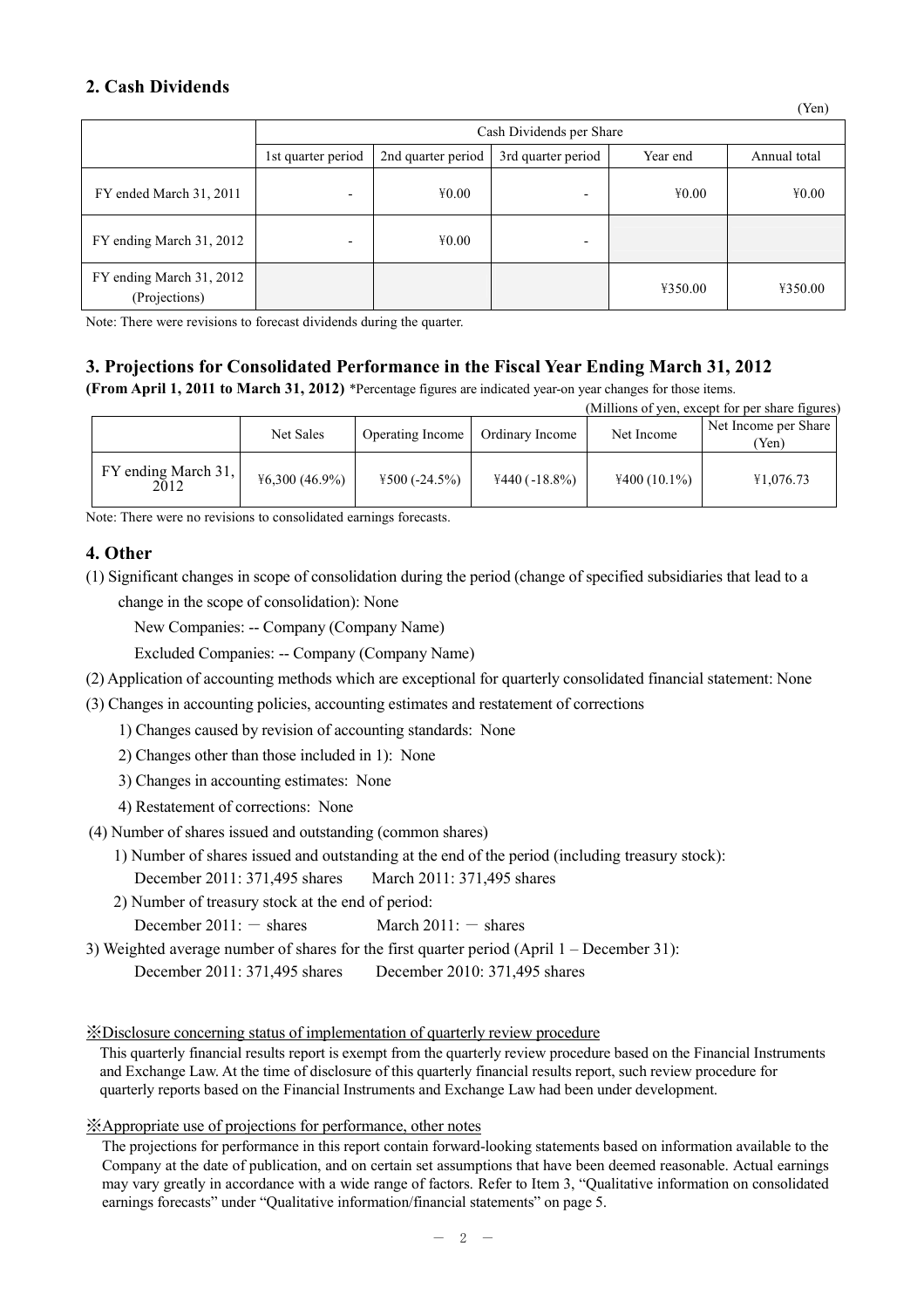# **1. Qualitative information concerning consolidated business performance for the quarter under review**

### **(1) Qualitative information on consolidated operating results**

During the third quarter, although the Japanese economy is still suffering from the impact of the Great East Japan Earthquake, there are signs of gradual recovery such as improvement in consumption and production from rebuilding the supply chain. However, with fears of an economic downturn overseas from the European debt crisis, and the concurrent rapid appreciation of the yen, the future of the economy remains unclear.

In the real estate industry, vacancy rates hovered at a high level and rent continues a downward trend, so the state of the office rental market in central Tokyo remains severe. On the other hand, the real estate investment market is showing signs of gradual recovery, as investment needs of the wealthy are beginning to appear for real estate in central Tokyo.

Under these circumstances, the Sun Frontier Fudousan Group has evolved our business to focus on offices and retail buildings in central Tokyo, which compose the middle to downstream business areas in the real estate industry including property management, sales brokerage, and leasing brokerage. The brokerage and property management business needs to be expanded steadily with a long-term view, and while increasing the amount of assets under contract in the property management business, we have placed our efforts on generating business opportunities through incorporating sales, construction, and revitalization needs derived from transactions in the leasing brokerage. On the other hand, in the real estate revitalization business, we focused on acquisition/sales activities in the market for mid- to small-size properties of several hundred million yen worth with high liquidity.

As a result, our operating results for the first three quarters of the fiscal year ending March 2012 were as follows: sales of  $\frac{4}{74}$ ,744 million (up by 58.3% from the same period of the previous fiscal year), operating income of \467 million (down by 5.0%), and ordinary income of \419 million (up by 4.3%). Net income was  $\overline{4}386$  million (up by67.8%).

Business performance by segment is as follows.

#### *Real Estate Revitalization*

In our replanning business, we focused on property acquisition and sales activities, while carefully ascertaining the real estate market trend. We carefully examined properties located in the five wards in Tokyo, the group's strongest area, mainly as short-term projects and purchased seven properties. By making various improvements to the commodification process including invitation of tenants and renovations, a rapid revitalization with high turnover rate was achieved, and five properties were sold.

For the building rental business, in order to switch to rental buildings competitive in the mid- to longterm and increase capital for purchasing new replanning properties, four rental buildings were sold in May (one rental building was purchased in the same month), therefore rental income decreased compared to the same period of the previous fiscal year.

As a result of the above activities, sales were  $\frac{43,283}{100}$  million (up by 90.9% from the same period of the previous fiscal year) and segment income was \611 million (down by 7.1%).

### *Real Estate Brokerage*

In our sales brokerage business, we continued to strengthen our customer base through efforts such as expanding trade opportunities with foreign investors, with Asia as our main focus. Because potential needs in urban real estate that centered on the wealthy has been strong, self-use demand from corporations has been materializing, and a partial improvement of the disparity in price levels between selling and buying prices has been seen, there is an upward trend in the number of contracts concluded through the sales brokerage.

In the leasing brokerage business, we endeavored to increase fee income by continued strengthening of brokerage sales efforts, through the "as-is office," cooperation with related projects such as supporting a comprehensive office relocation, and including peripheral business. As a result of the above activities, sales were  $\frac{1770}{100}$  million (up by 13.2% from the same period of the previous fiscal year) and segment income was  $\pm 639$  million (up by 7.9%).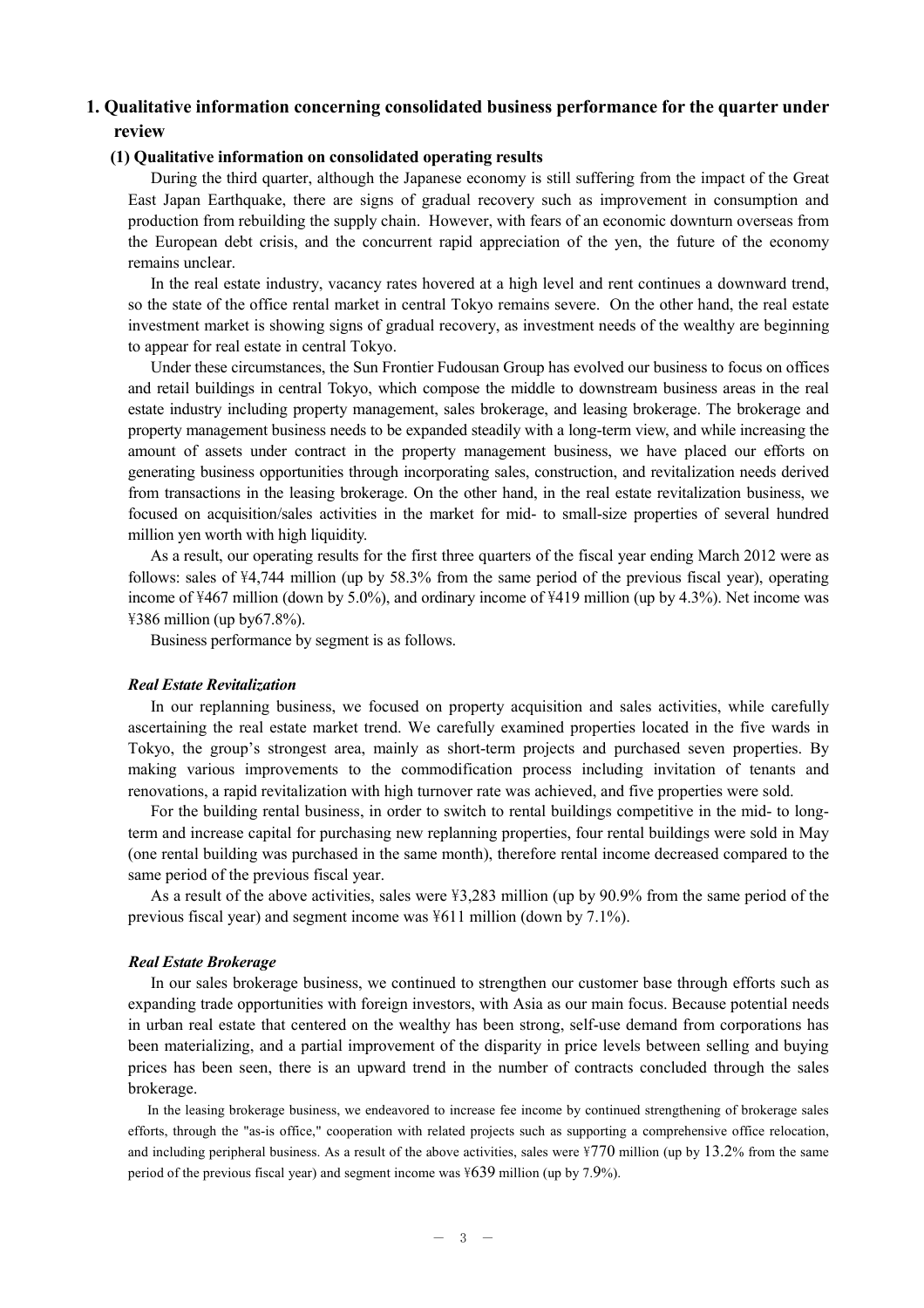#### *Property Management*

In the property management business, we worked to expand assets under contract in order to create business opportunities including sales brokerage, construction, and revitalization by focusing on the needs of consignors. Further, we have focused on creating new business opportunities by actively proposing renewal plans that aim to increase the added value of properties under contract, while we made an effort to prevent vacancies through close tenant support.

As a result of the above activities, sales were  $\frac{334}{1000}$  million (up by 12.9% from the same period of the previous fiscal year) and segment income was \245 million (up by 12.3%).

### *Other Businesses*

In the construction planning business, performance of the "Total Relocation Services," a project that aims to solve the various issues that arise when relocating offices, such as layout proposals, interior contracting and restoration work, has remained steady.

Additionally the delinquent rent guarantee business has also remained stably due to the desire of building owners to avoid rent delinquency and tenants wanting to lower the risk of entrusting guarantee money and security deposits under the sluggish economy.

As a result of the above activities, sales were  $\frac{356}{100}$  million (up by 18.2% from the same period of the previous fiscal year) and segment income was \168 million (up by 36.3%).

### **(2) Qualitative information on consolidated financial position**

Total assets at the end of the third quarter were ¥11,121 million (down by 13.0% from end of previous consolidated fiscal year) and liabilities were ¥5,200 million (down by 28.1%). The decrease in total assets was mainly due to a decrease in property, plant and equipment of  $\frac{1}{4}4$ , 112 million, despite an increase in cash and deposits of ¥2,016 million and an increase in inventories of ¥534 million. The decrease in liabilities was mainly due to a decrease in short-term loans payable of ¥600 million and a decrease in longterm loans payable of ¥1,657 million, despite an increase in current portion of long-term loans payable of ¥326 million.

Net assets were ¥5,921 million (up by 6.6%). The main reason for the increase in net assets was the net income of ¥386 million. As a result, the equity ratio changed to 53.2%.

### **(3) Qualitative information on consolidated earnings forecasts**

No revisions have been made to the consolidated earnings forecast for the year ending March 2012 that were announced on November 10, 2011.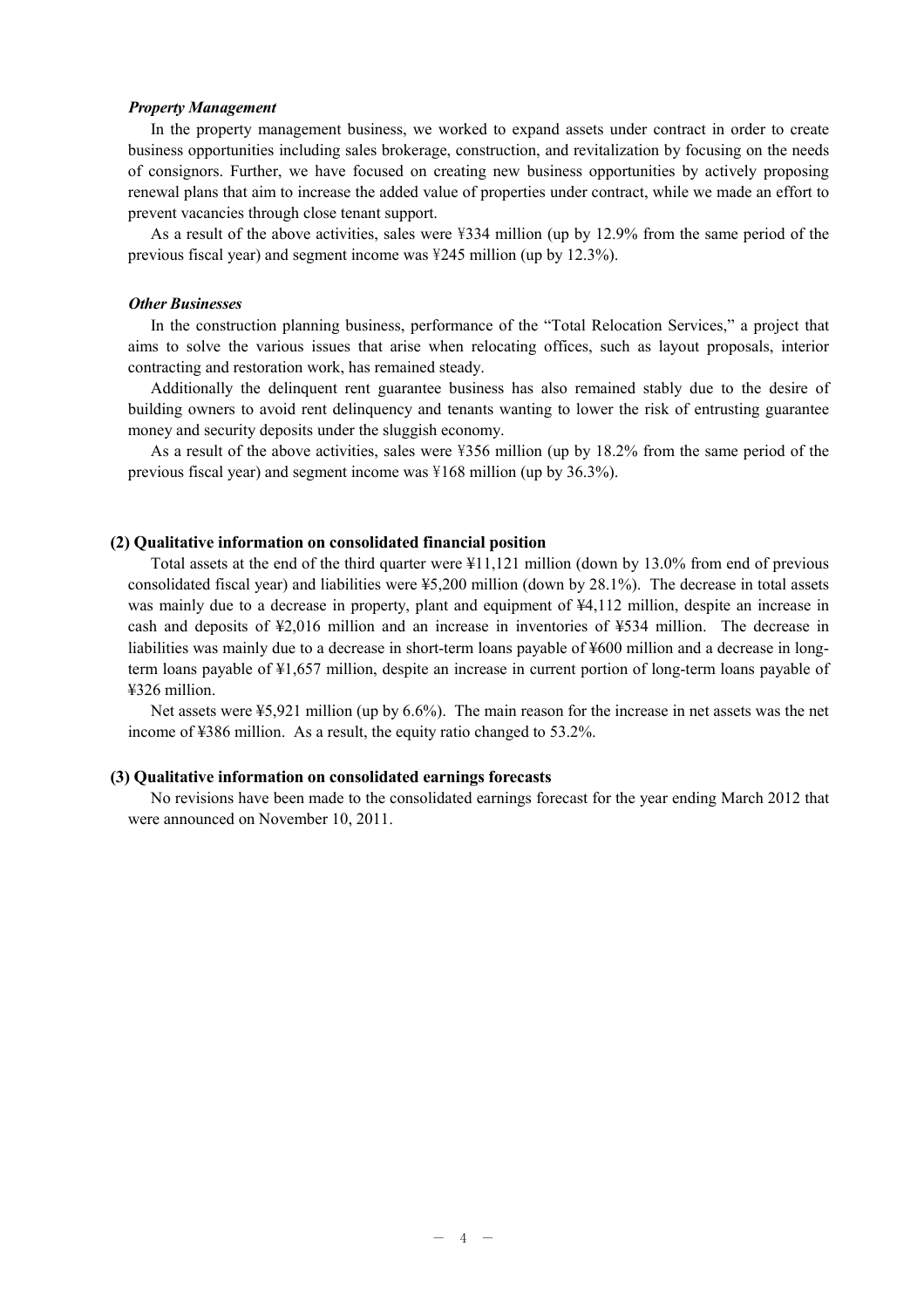# **2. Consolidated Financial Statements**

\*Amounts under one thousand yen have been rounded down.

# **(1) Quarterly Consolidated Balance Sheets**

 $(\frac{y}{x})$  thousand)

|                                           | FY ended March 31, 2011<br>(as of March 31, 2011) | End of 3Q of FY ending<br>March 31, 2012<br>(as of December 31, 2011) |
|-------------------------------------------|---------------------------------------------------|-----------------------------------------------------------------------|
| <b>ASSETS</b>                             |                                                   |                                                                       |
| <b>Current assets</b>                     |                                                   |                                                                       |
| Cash and deposits                         | 2,115,547                                         | 4,131,820                                                             |
| Accounts receivable-trade                 | 147,498                                           | 183,255                                                               |
| Real estate for sale                      | 787,243                                           | 352,979                                                               |
| Real estate for sale in process           | 1,015,584                                         | 1,984,993                                                             |
| Supplies                                  | 600                                               |                                                                       |
| Other                                     | 191,352                                           | 180,287                                                               |
| Allowance for doubtful accounts           | (6,583)                                           | (12,088)                                                              |
| <b>Total current assets</b>               | 4,251,244                                         | 6,821,248                                                             |
| <b>Noncurrent assets</b>                  |                                                   |                                                                       |
| Property, plant and equipment             |                                                   |                                                                       |
| Buildings, net                            | 4,697,732                                         | 1,904,293                                                             |
| Vehicles, net                             | 2,650                                             | 1,839                                                                 |
| Land                                      | 3,192,919                                         | 1,935,984                                                             |
| Construction in progress                  | 62,500                                            |                                                                       |
| Other, net                                | 9,804                                             | 10,780                                                                |
| Total property, plant and equipment       | 7,965,607                                         | 3,852,897                                                             |
| <b>Intangible assets</b>                  |                                                   |                                                                       |
| Other                                     | 46,180                                            | 32,808                                                                |
| <b>Total intangible assets</b>            | 46,180                                            | 32,808                                                                |
| <b>Investments and other assets</b>       |                                                   |                                                                       |
| Other                                     | 530,792                                           | 422,809                                                               |
| Allowance for doubtful accounts           | (6,351)                                           | (8, 184)                                                              |
| <b>Total investments and other assets</b> | 524,440                                           | 414,625                                                               |
| <b>Total noncurrent assets</b>            | 8,536,228                                         | 4,300,332                                                             |
| <b>Total assets</b>                       | 12,787,473                                        | 11,121,580                                                            |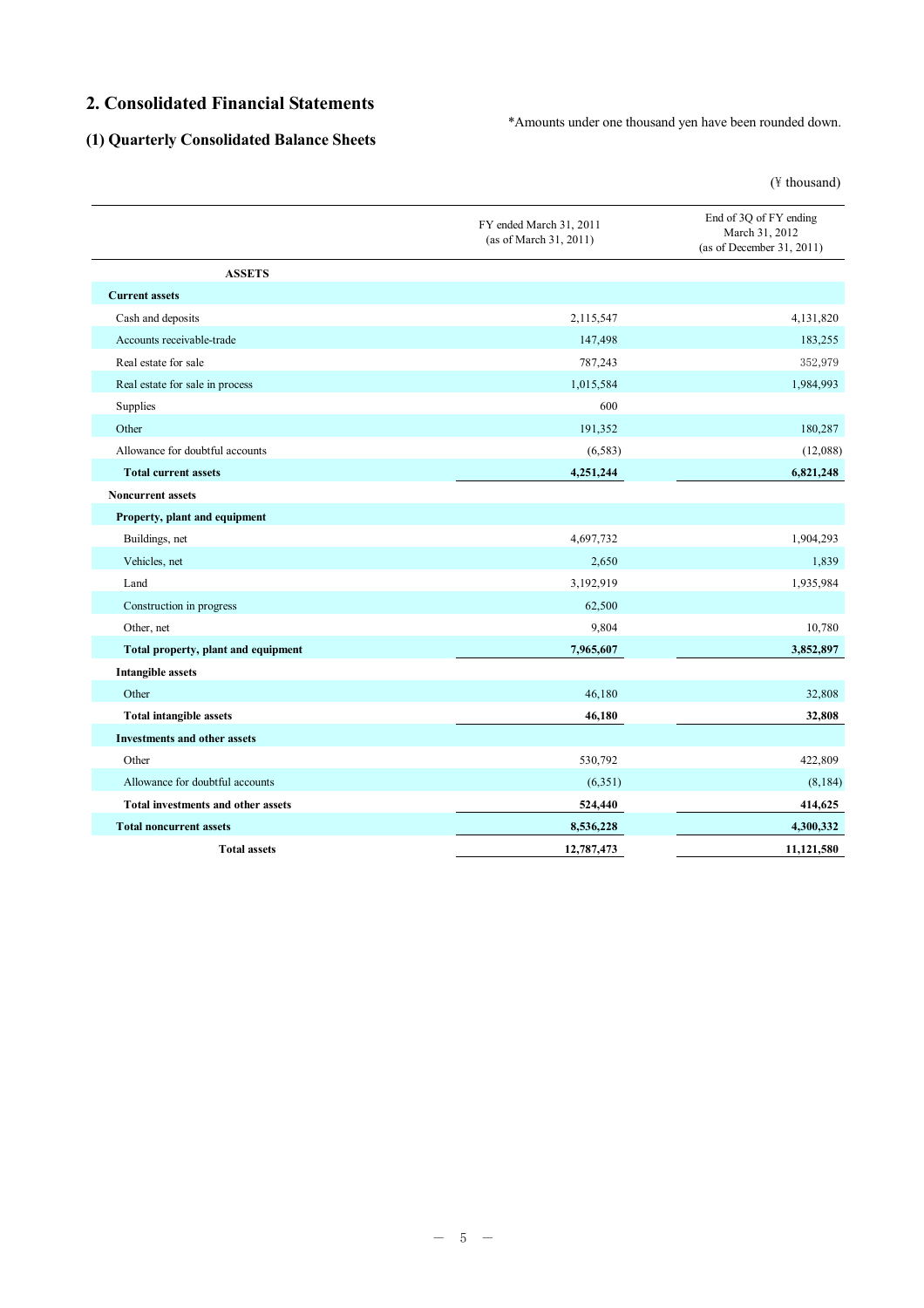### $(\n{F}$  thousand)

|                                           | FY ended March 31, 2011<br>(as of March 31, 2011) | End of 3Q of FY ending<br>March 31, 2012<br>(as of December 31, 2011) |
|-------------------------------------------|---------------------------------------------------|-----------------------------------------------------------------------|
| <b>ASSETS</b>                             |                                                   |                                                                       |
| <b>Current assets</b>                     |                                                   |                                                                       |
| Cash and deposits                         | 2,115,547                                         | 4,131,820                                                             |
| Accounts receivable-trade                 | 147,498                                           | 183,255                                                               |
| Real estate for sale                      | 787,243                                           | 352,979                                                               |
| Real estate for sale in process           | 1,015,584                                         | 1,984,993                                                             |
| Supplies                                  | 600                                               |                                                                       |
| Other                                     | 191,352                                           | 180,287                                                               |
| Allowance for doubtful accounts           | (6,583)                                           | (12,088)                                                              |
| <b>Total current assets</b>               | 4,251,244                                         | 6,821,248                                                             |
| <b>Noncurrent assets</b>                  |                                                   |                                                                       |
| Property, plant and equipment             |                                                   |                                                                       |
| Buildings, net                            | 4,697,732                                         | 1,904,293                                                             |
| Vehicles, net                             | 2,650                                             | 1,839                                                                 |
| Land                                      | 3,192,919                                         | 1,935,984                                                             |
| Construction in progress                  | 62,500                                            |                                                                       |
| Other, net                                | 9,804                                             | 10,780                                                                |
| Total property, plant and equipment       | 7,965,607                                         | 3,852,897                                                             |
| <b>Intangible assets</b>                  |                                                   |                                                                       |
| Other                                     | 46,180                                            | 32,808                                                                |
| <b>Total intangible assets</b>            | 46,180                                            | 32,808                                                                |
| <b>Investments and other assets</b>       |                                                   |                                                                       |
| Other                                     | 530,792                                           | 422,809                                                               |
| Allowance for doubtful accounts           | (6,351)                                           | (8, 184)                                                              |
| <b>Total investments and other assets</b> | 524,440                                           | 414,625                                                               |
| <b>Total noncurrent assets</b>            | 8,536,228                                         | 4,300,332                                                             |
| <b>Total assets</b>                       | 12,787,473                                        | 11,121,580                                                            |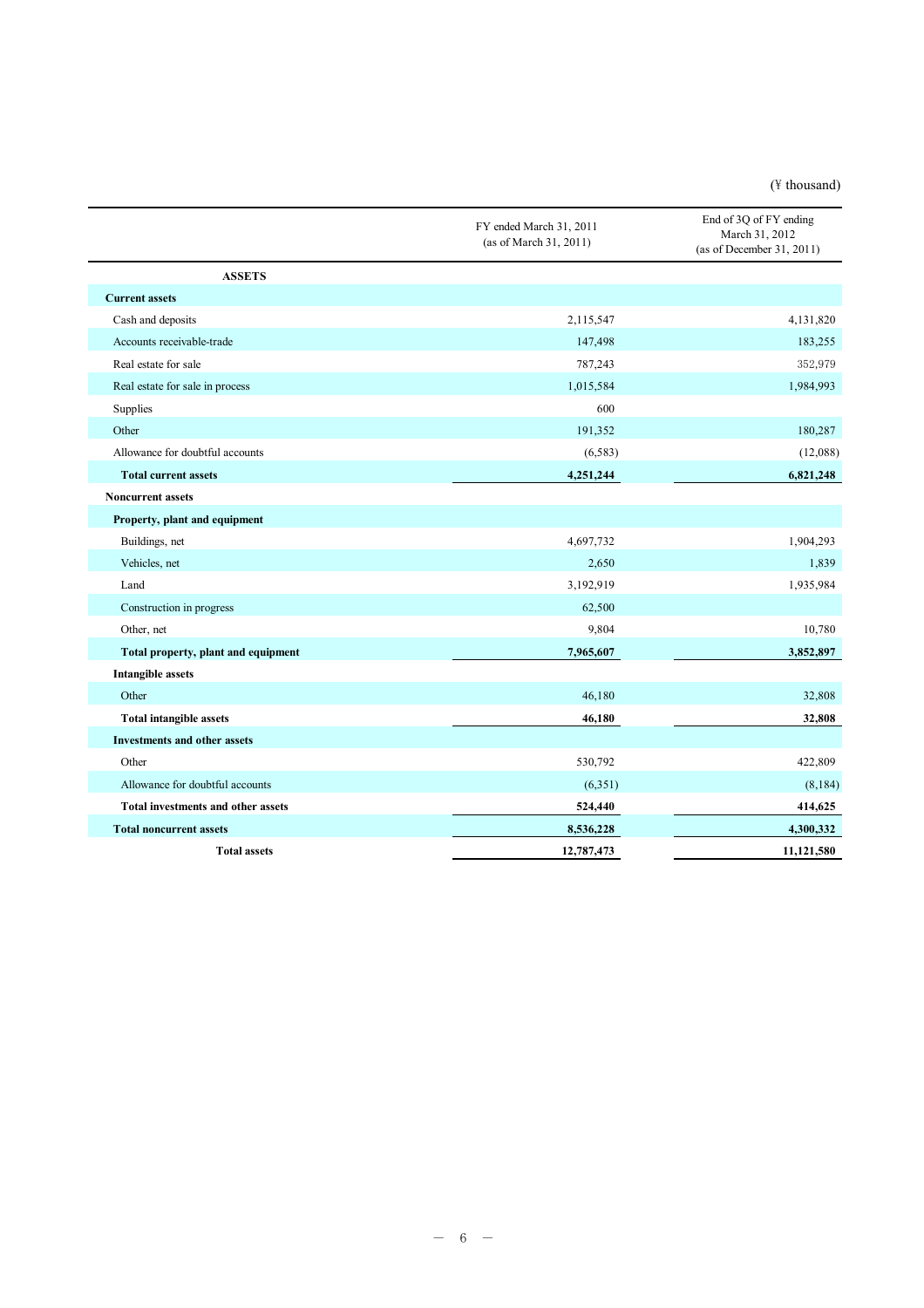**(2) Quarterly Consolidated Statements of Income and Quarterly Consolidated Statements of comprehensive income**

**Quarterly Consolidated Statements of Income**

|                                                   |                                                                            | (¥ thousand)                                                                |
|---------------------------------------------------|----------------------------------------------------------------------------|-----------------------------------------------------------------------------|
|                                                   | From 1Q to3Q of FY ended<br>March 31, 2011<br>(April 1– December 31, 2010) | From 1Q to3Q of FY ending<br>March 31, 2012<br>(April 1– December 31, 2011) |
| <b>Sales</b>                                      | 2,997,561                                                                  | 4,744,737                                                                   |
| <b>Cost of sales</b>                              | 1,294,544                                                                  | 3,007,997                                                                   |
| Gross profit                                      | 1,703,016                                                                  | 1,736,739                                                                   |
| Selling, general and administrative expenses      | 1,211,178                                                                  | 1,269,635                                                                   |
| <b>Operating income</b>                           | 491,837                                                                    | 467,104                                                                     |
| <b>Non-operating income</b>                       |                                                                            |                                                                             |
| Interest income                                   | 1,145                                                                      | 907                                                                         |
| Dividends income                                  | 343                                                                        | 331                                                                         |
| Compensation income                               |                                                                            | 4,200                                                                       |
| Liquidated Damages Income                         | 1,587                                                                      |                                                                             |
| Interest on refund                                | 21                                                                         | 2,236                                                                       |
| Other                                             | 1,729                                                                      | 2,811                                                                       |
| <b>Total non-operating income</b>                 | 4,827                                                                      | 10,486                                                                      |
| Non-operating expenses                            |                                                                            |                                                                             |
| Interest expenses                                 | 93,323                                                                     | 49,141                                                                      |
| Other                                             | 693                                                                        | 8,585                                                                       |
| <b>Total non-operating expenses</b>               | 94,017                                                                     | 57,727                                                                      |
| <b>Ordinary income</b>                            | 402,648                                                                    | 419,863                                                                     |
| <b>Extraordinary income</b>                       |                                                                            |                                                                             |
| Gain on reversal of subscription rights to shares |                                                                            | 18,893                                                                      |
| Reversal of allowance for doubtful accounts       | 3,634                                                                      |                                                                             |
| Reversal of construction warranty reserve         | 3,220                                                                      |                                                                             |
| Other                                             | 1,221                                                                      | 2,702                                                                       |
| Total extraordinary income                        | 8,075                                                                      | 21,595                                                                      |
| <b>Extraordinary loss</b>                         |                                                                            |                                                                             |
| Loss on derivatives cancellation                  |                                                                            | 41,510                                                                      |
| Litigation settlement                             | 155,000                                                                    |                                                                             |
| Other                                             | 6,053                                                                      | 1,596                                                                       |
| <b>Total extraordinary losses</b>                 | 161,053                                                                    | 43,107                                                                      |
| Income before income taxes and minority interests | 249,670                                                                    | 398,352                                                                     |
| Income taxes-current                              | 19,578                                                                     | 11,947                                                                      |
| Income taxes-deferred                             |                                                                            | 373                                                                         |
| <b>Total income taxes</b>                         | 19,578                                                                     | 12,320                                                                      |
| Income before minority interests                  | 230,092                                                                    | 386,031                                                                     |
| Net income                                        | 230,092                                                                    | 386,031                                                                     |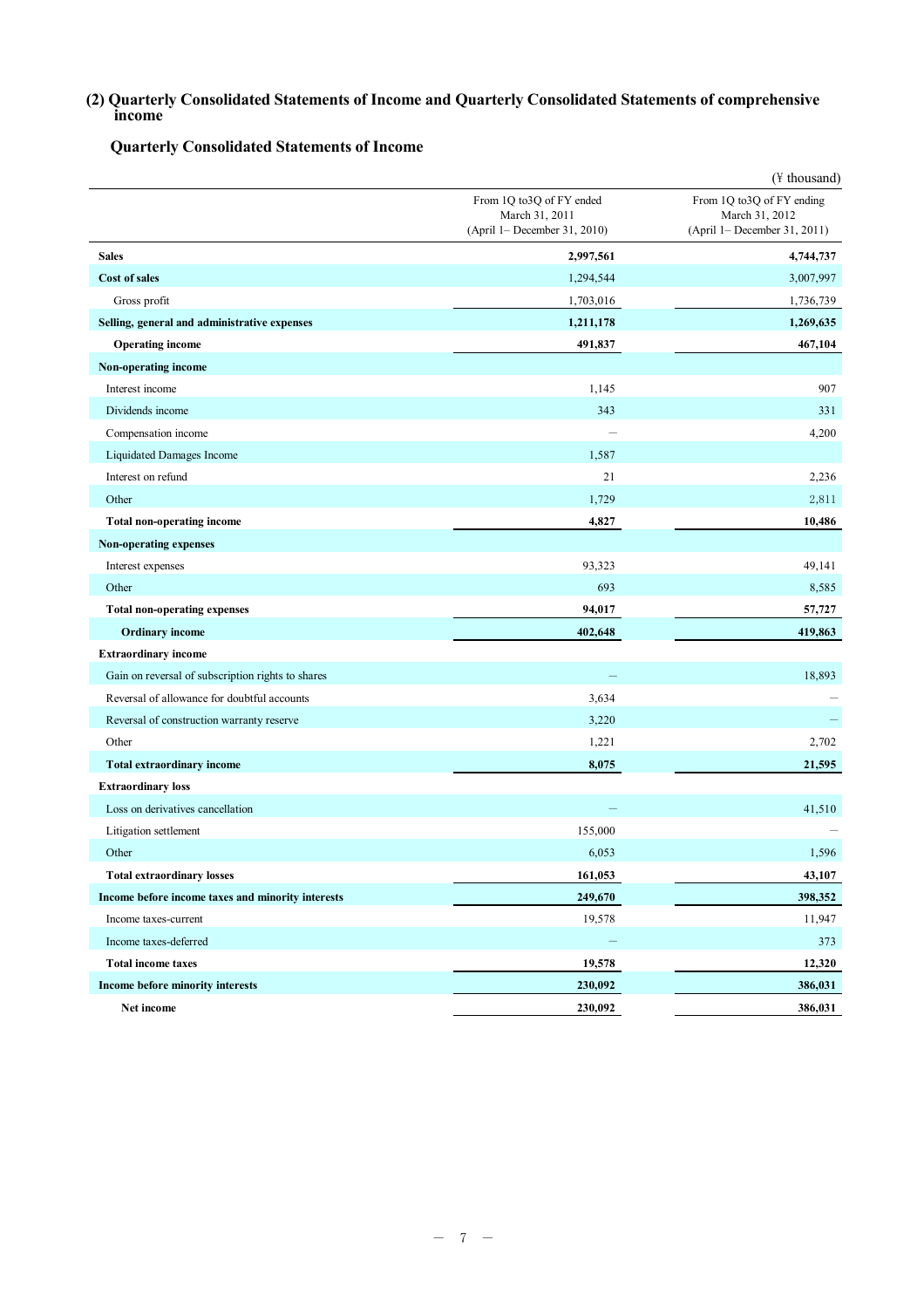# **Quarterly Consolidated Statements of comprehensive income**

|                                                           |                                                                               | (\times\) thousand)                                                          |
|-----------------------------------------------------------|-------------------------------------------------------------------------------|------------------------------------------------------------------------------|
|                                                           | From 1Q to3Q of FY ended<br>March 31, 2011<br>$(April 1 - December 31, 2010)$ | From 1Q to 3Q of FY ending<br>March 31, 2012<br>(April 1– December 31, 2011) |
| Income before minority interests                          | 230,092                                                                       | 386,031                                                                      |
| Other comprehensive income                                |                                                                               |                                                                              |
| Valuation difference on available-for-sale securities     | 99                                                                            | (638)                                                                        |
| Total other comprehensive income                          | 99                                                                            | (638)                                                                        |
| <b>Comprehensive income</b>                               | 230,191                                                                       | 385,392                                                                      |
| Comprehensive income attributable to                      |                                                                               |                                                                              |
| Comprehensive income attributable to owners of the parent | 230.191                                                                       | 385,392                                                                      |